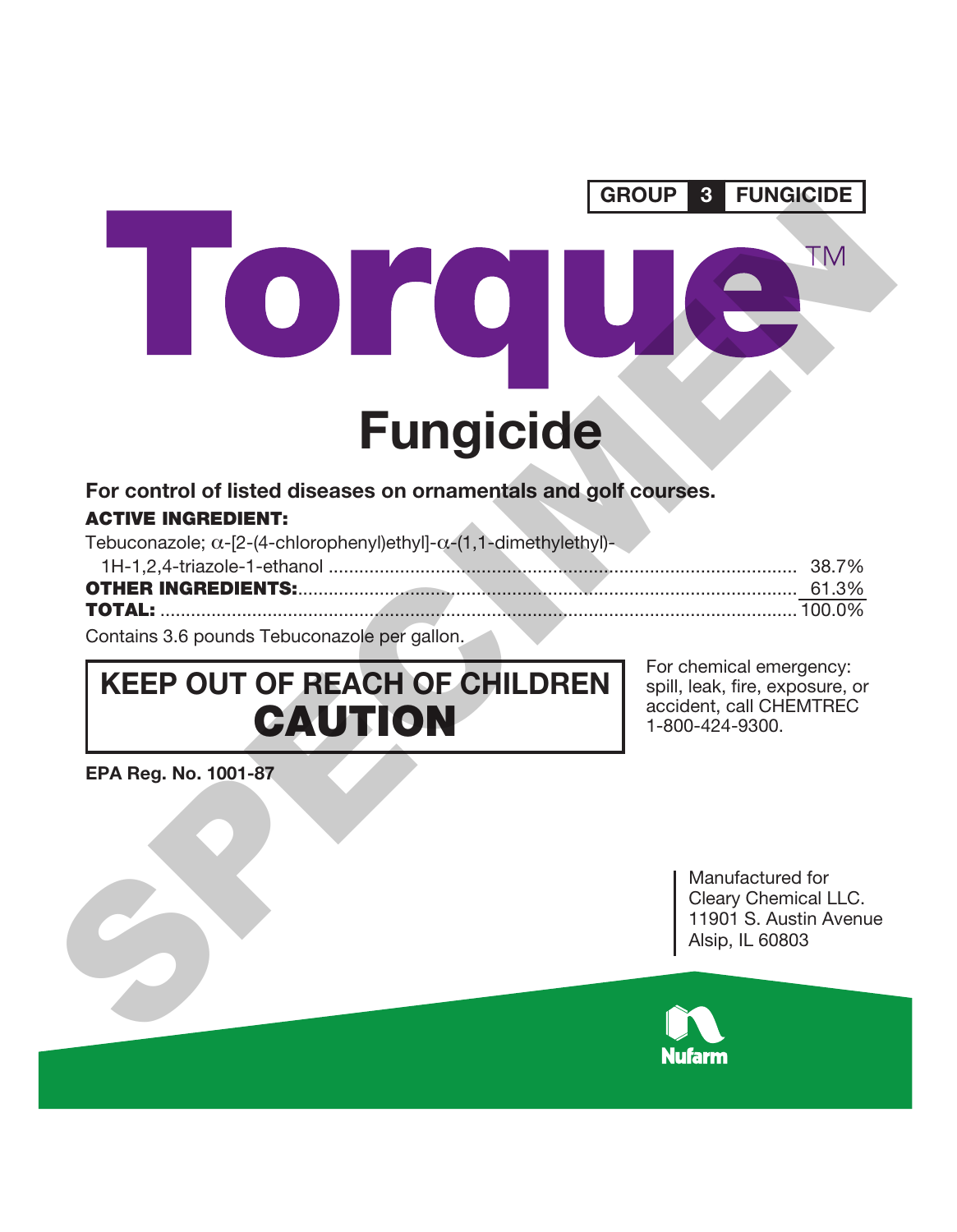|                           | <b>FIRST AID</b>                                                                                                                                                                                                                                                                              |
|---------------------------|-----------------------------------------------------------------------------------------------------------------------------------------------------------------------------------------------------------------------------------------------------------------------------------------------|
| If swallowed              | • Call a poison control center or doctor immediately for treatment advice.<br>• Have person sip a glass of water if able to swallow.<br>• Do not induce vomiting unless told to do so by the poison control center or<br>doctor.<br>• Do not give anything by mouth to an unconscious person. |
| If on skin or<br>clothing | • Take off contaminated clothing.<br>. Rinse skin immediately with plenty of water for 15 - 20 minutes.<br>• Call a poison control center or doctor for treatment advice.                                                                                                                     |
| If in eyes                | • Hold eye open and rinse slowly and gently with water for 15 - 20 minutes.<br>• Remove contact lenses, if present, after the first 5 minutes, then continue<br>rinsing eye.<br>• Call a poison control center or doctor for treatment advice.                                                |
| If inhaled                | • Move person to fresh air.<br>. If person is not breathing, call 911 or an ambulance, then give artificial<br>respiration, preferably mouth-to-mouth, if possible.<br>. Call a poison control center or doctor for further treatment advice.                                                 |
| irritation.               | Note to Physician: No specific antidote. Treat symptomatically. The compound does not<br>cause any definite symptoms that would be diagnostic. Contact with the eyes may cause                                                                                                                |
|                           | Have the product container or label with you when calling a poison control center or doctor,<br>or going for treatment. For Emergency Medical Assistance, call the National Pesticide<br>Information Center 1-800-858-7378.                                                                   |
|                           | <b>PRECAUTIONARY STATEMENTS</b><br><b>HAZARDS TO HUMANS AND DOMESTIC ANIMALS</b><br><b>CAUTION</b>                                                                                                                                                                                            |

### **PRECAUTIONARY STATEMENTS HAZARDS TO HUMANS AND DOMESTIC ANIMALS CAUTION**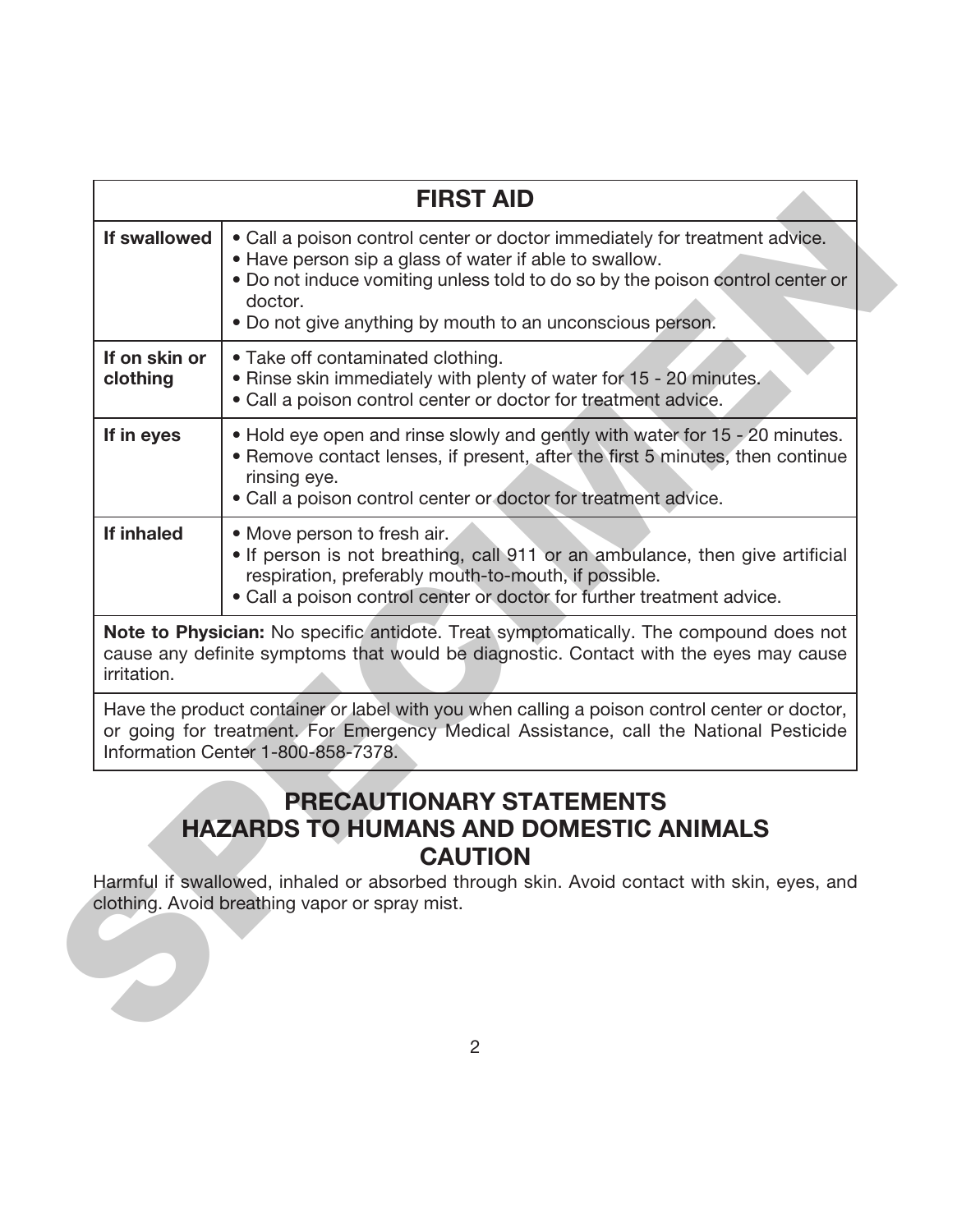### **PERSONAL PROTECTIVE EQUIPMENT (PPE)**

Some materials that are chemical-resistant to this product are listed below. If you want more options, follow the instructions for category C on an EPA chemical-resistance category selection chart.

#### **Applicators and other handlers must wear:**

- Long-sleeved shirt and long pants
- Chemical-resistant gloves, such as barrier laminate, or butyl rubber or nitrile rubber or neoprene rubber or polyvinyl chloride or Viton
- Shoes plus socks

Follow manufacturer's instructions for cleaning/maintaining PPE. If no such instructions for washables exist, use detergent and hot water. Keep and wash PPE separately from other laundry.

## **USER SAFETY RECOMMENDATIONS**

#### **Users should:**

- Wash hands before eating, drinking, chewing gum, using tobacco or using the toilet.
- Remove clothing immediately if pesticide gets inside. Then wash thoroughly and put on clean clothing.
- Remove PPE immediately after handling this product. Wash the outside of gloves before removing. As soon as possible, wash thoroughly and change into clean clothing.

### **ENVIRONMENTAL HAZARDS**

This pesticide is toxic to mammals, fish and aquatic invertebrates. Do not apply directly to water, or to areas where surface water is present or to intertidal areas below the mean high water mark. Drift and runoff may be hazardous to aquatic organisms in neighboring areas. Do not contaminate water when disposing of equipment washwater or rinsate.

Ground Water Advisory: Tebuconazole is known to leach through soil into ground under certain conditions as a result of label use. Use of this chemical in areas where soils are permeable, particularly where the water table is shallow, may result in ground-water contamination.

Surface Water Advisory: This product may contaminate water through drift of spray in wind. This product has a high potential for runoff for several months or more after application. Poorly draining soils and soils with shallow water tables are more prone to runoff that contains this product. A level, well-maintained vegetative buffer strip between areas to which this product is applied and surface water features such as ponds, streams, and springs will reduce the potential for contamination of water from rainfall runoff. Runoff of this product will be reduced by avoiding applications when rainfall is forecasted within 48 hours. Some materials **PHESIONAL PHOTECTIVE LEUTIFYENT (PPE)**<br>
Some materials **Particular** of product multiple conduct and lated below. If you went more<br>
points, follow the institutions for category C on an EPA chemical-resistanc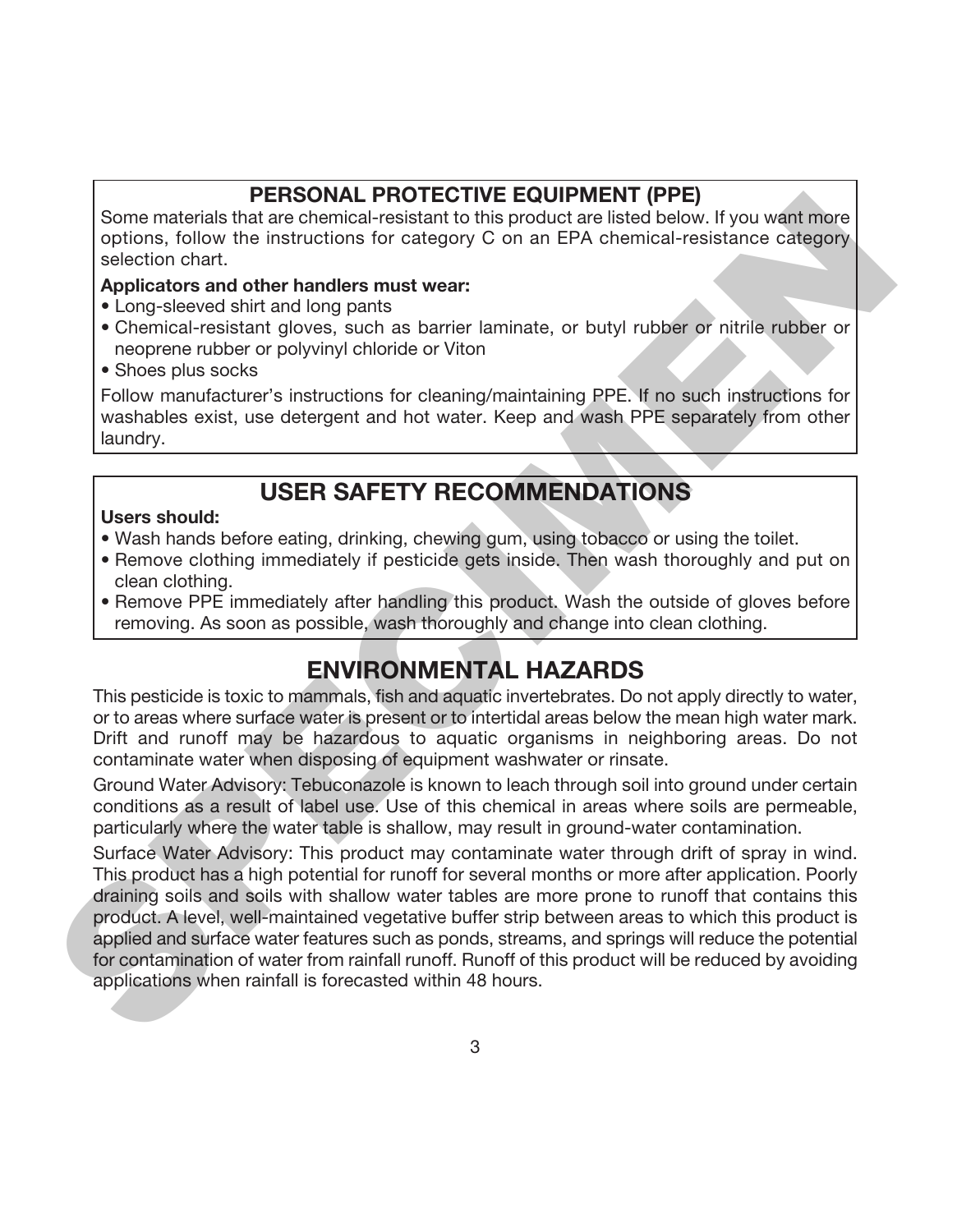## **DIRECTIONS FOR USE**

#### **It is a violation of Federal law to use this product in a manner inconsistent with its labeling.**

Do not apply this product in a way that will contact workers or other persons, either directly or through drift. Only protected handlers may be in the area during application. For any requirements specific to your State or Tribe, consult the agency responsible for pesticide regulation.

## **AGRICULTURAL USE REQUIREMENTS**

Use this product only in accordance with its labeling and with the Worker Protection Standard, 40 CFR part 170. This Standard contains requirements for the protection of agricultural workers on farms, forests, nurseries, and greenhouses, and handlers of agricultural pesticides. It contains requirements for training, decontamination, notification, and emergency assistance. It also contains specific instructions and exceptions pertaining to the statements on this label about personal protective equipment (PPE), and restricted-entry interval. The requirements in this box only apply to uses of this product that are covered by the Worker Protection Standard. It is a violation of Federal law to use this product in a mamer inconsistent with its labeling<br>Do not apply this product in a mamer inconsistent with list babiling<br>Dom to apply this product in a mamer inconsistent with lis

Do not enter or allow worker entry into treated areas during the restricted entry interval (REI) of 12 hours.

PPE required for early entry into treated areas that is permitted under the Worker Protection Standard and that involves contact with anything that has been treated such as plants, soil, or water, is:

- Coveralls
- Chemical-resistant gloves, such as barrier laminate or butyl rubber or nitrile rubber or neoprene rubber or polyvinyl chloride or viton
- Shoes plus socks

## **NON-AGRICULTURAL USE REQUIREMENTS**

The requirements in this box only apply to uses of this product that are NOT within the scope of the Worker Protection Standard for agricultural pesticides (40 CFR part 170). The WPS applies when this product is used to produce agricultural plants on farms, forests, nurseries, or greenhouses.

Turf and Landscape Uses: Keep children and pets out of treated areas until sprays have dried.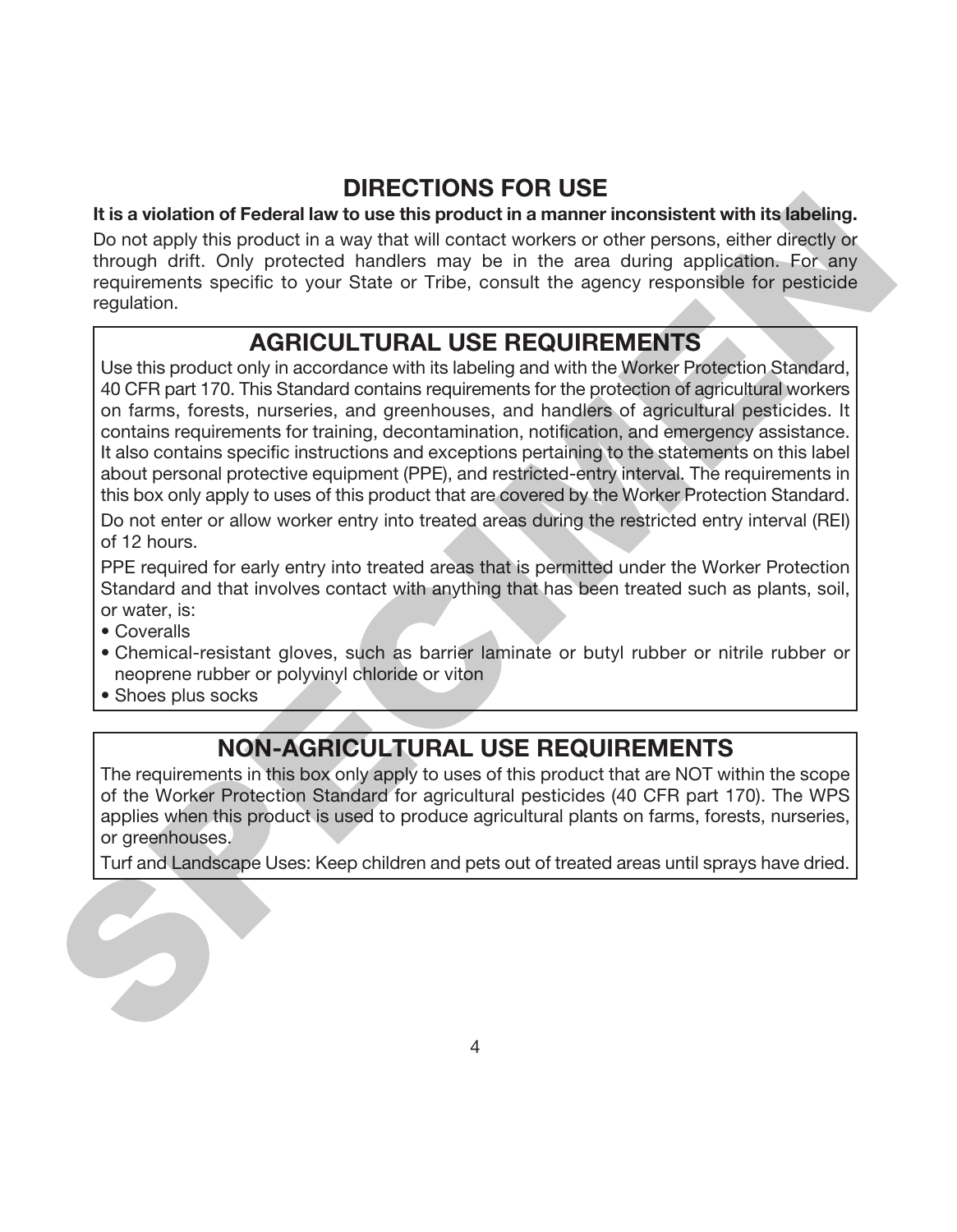### **PRODUCT INFORMATION**

**Read the entire Directions for Use and Conditions of Sale before using this product.**

**Chemigation**: Do not apply this product through any type of irrigation system.

#### **OBSERVE THE FOLLOWING PRECAUTIONS WHEN SPRAYING IN THE VICINITY OF AQUATIC AREAS SUCH AS LAKES, RESERVOIRS, RIVERS, PERMANENT STREAMS, MARSHES OR NATURAL PONDS, AND ESTUARIES**

- Do not apply within 100 feet of aquatic areas listed above.
- Do not cultivate within 10 feet of an aquatic area to allow growth of a vegetation filter strip.
- See Spray Drift Management section for further information.

#### **Spray Drift Management**

Make ground application when wind velocity favors on-target product deposition (approximately 3 to 10 mph). Do not apply when wind velocity exceeds 15 mph. Avoid applications when wind gusts approach 15 mph.

Risk of exposure to sensitive aquatic areas can be reduced by avoiding applications when wind direction is toward the aquatic area.

Low humidity and high temperatures increase the evaporation rate of spray droplets and therefore the likelihood of spray drift to aquatic areas. Avoid spraying during conditions of low humidity and/or high temperatures.

Do not make ground applications during temperature inversions. Inversions are characterized by stable air and increasing temperatures with height above the ground. Mist or fog may indicate the presence of an inversion in humid areas. The applicator may detect the presence of an inversion by producing smoke and observing a smoke layer near the ground surface.

**Spray Volume:** For best results Torque Fungicide may be applied in 66-132 gallons of water per acre for turf using ground based equipment. For ornamentals, 50-300 gallons of finished spray per acre are recommended depending upon equipment, plant species and plant growth stage at time of application. For the most effective results, equipment calibration should be checked regularly. When using lower spray volumes, be sure to maintain uniform application and full crop coverage so as to ensure effective control. Increase spray volume to ensure proper application, if required.

#### **Compatibility Test for Mix Components:**

Before mixing components, always perform a compatibility jar test. For 66 gallons per acre spray volume, use 5 cups of water in a clear, clean mixing jar. For other spray volumes adjust accordingly. Only use water from the intended source at the source temperature. Add components in the sequence indicated below in Mixing Order using 3 teaspoons for each pound of dry product or 1 1/2 teaspoon for each pint of liquid product of recommended label rate per acre. Always cap the jar and invert 10 cycles between component additions. When the components have all been added to the jar and fully mixed, let the solution stand for 15 minutes. Evaluate the solution for uniformity and stability. The spray solution should not have free oil on Read the entire Directions for Use and Conditions of See before using this product.<br>Compagnin: Do not apply this product through any type of impacton security and the source of the security of ACC MIC and ACC MIC and The C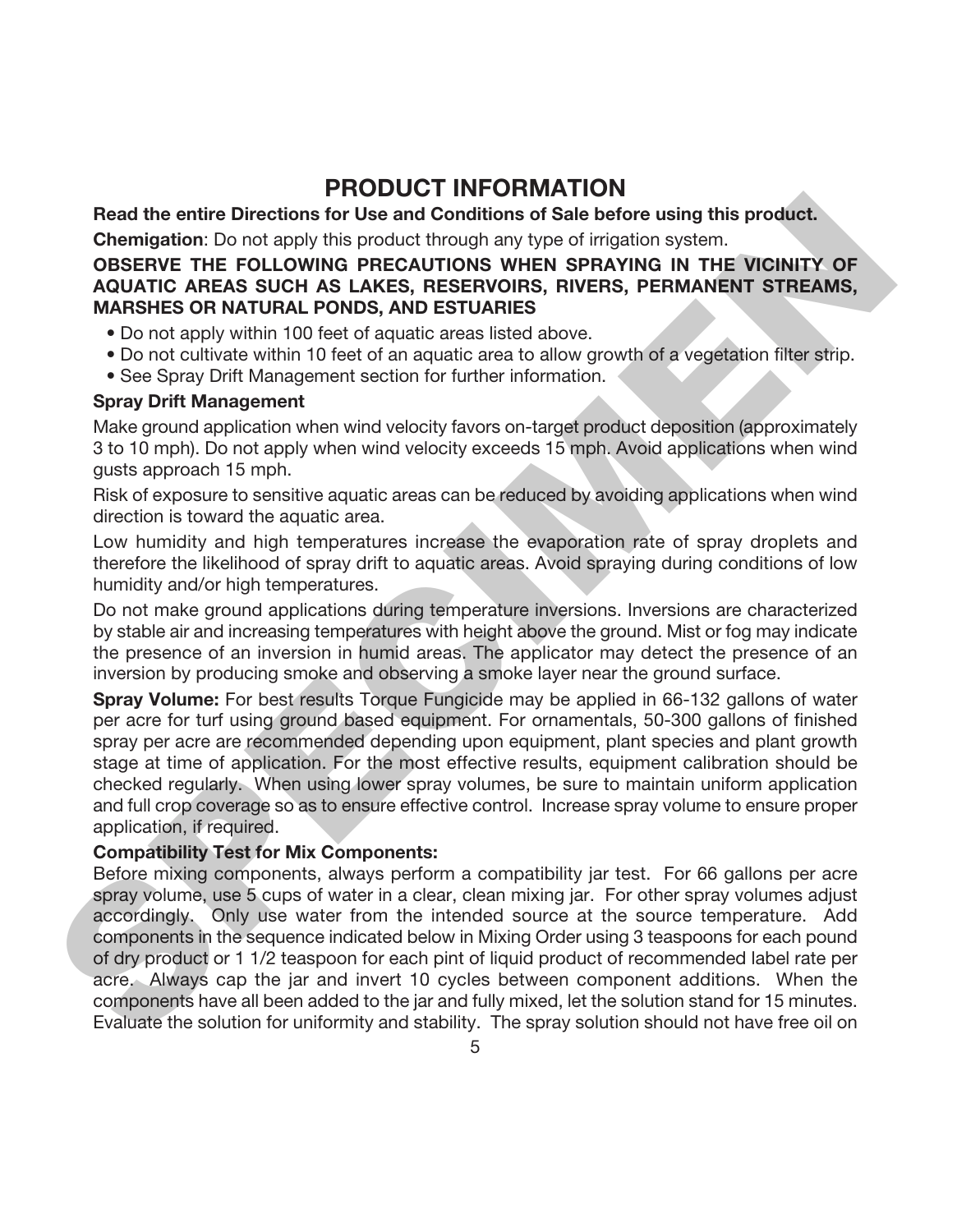the surface, nor fine particles that precipitate to the bottom, nor thick (clabbered) texture. If the spray solution is not compatible, repeat the compatibility test with the addition of a suitable compatibility agent and use the compatibility agent as directed on its label.

**Mixing**: Continuous agitation is required during mixing. When mixing this product and water, use the specified application rates as listed for each crop on this label. Before combining any other substances with the mixture, ensure that the Torque Fungicide is completely dispersed in the mixture.

#### **Mixing Procedure:**

- 1. Water. Add three-quarters of the required volume to a thoroughly clean sprayer tank.
- 2. Agitation. Start agitation and maintain constant agitation throughout mixing and application.
- 3. Inductor. If an inductor is used, rinse it thoroughly after each component has been added.
- 4. Products in PVA Bags. Place any product contained in water soluble PVA bags into the mixing tank. Wait until all water soluble PVA bags have fully dissolved and the product is evenly mixed in the spray tank before continuing.
- 5. Water Dispersible Products. Including dry flowables (DF), wettable powders (WP), suspension concentrates (SC) or suspo-emulsions (SE).
- 6. Water-soluble products.
- 7. Emulsifiable concentrates (such as oil concentrates when applicable).
- 8. Water soluble additives (such as AMS or UAN when applicable).
- 9. Remaining quantity of water.

#### **Resistance Management Information**

The active ingredient in Torque Fungicide is a member of the DMI (Demethylation Inhibitor) fungicide group (FRAC grouping 3) and can exhibit cross-resistance to products with the same mode of action when used repeatedly in the same location or in successive years as the primary method of control for targeted diseases. Because the speed and scope of resistant population development can not be predicted, the use of this product should conform to resistance management strategies established for the crop and use area. Such strategies may include the rotation and/or tank mixing with products utilizing different modes of action or limiting the number of applications per season. Contact your local university or extension specialist and/or manufacturer for fungicide resistance management recommendations. spays solution is not compatible, meant the compatiblity vast with the addition of a suitable compatiblity ogent and us the compatiblity agent as directed on its label.<br>
Mixing: Contrinuous addittion is required during mix

#### **DISEASE CONTROL IN GOLF COURSE TURF**

#### **TURF USE RESTRICTIONS AND PRECAUTIONS**

For use on golf course turf only.

Do not use on home lawns and turf sites associated with apartment buildings, daycare centers, playgrounds, playfields, recreational park athletic fields, athletic fields located on or next to schools (i.e., elementary, middle and high school), campgrounds, churches, and theme parks. Not for homeowner use.

Not for use on turf being grown for sale or commercial use as sod.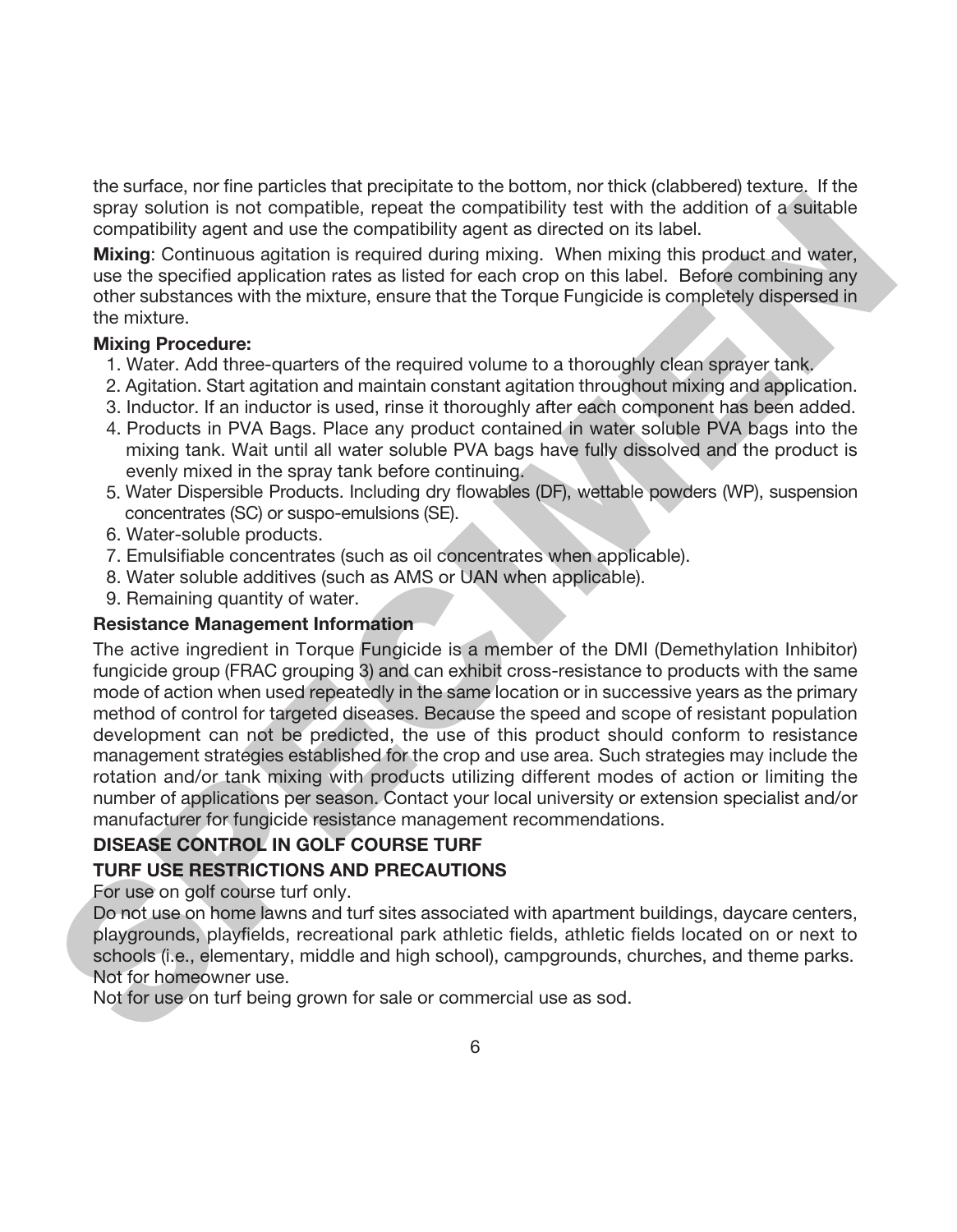Do not use clippings for animal feed.

Do not exceed 3.6 fl. oz. of Torque Fungicide per 1,000 sq ft per year.

Do not apply more than 6 applications per year.

In the State of New York, do not exceed 1.8 fl. oz. of Torque Fungicide per 1,000 sq ft (2.2 lb) a.i./A) per year.

#### **Application Information**

For use on all Golf turf applications of cool season and warm season grasses (such as Bentgrasses, Bluegrasses, Fescues, Ryegrasses, St. Augustine grasses, and Zoysia) or their mixtures. Torque Fungicide is not phytotoxic to any of the above mentioned grasses when used in accordance with the label.

Note: Bermudagrass can be sensitive to Torque Fungicide under certain conditions. Do not apply consecutive applications during or just after dormancy break.

Note: For all grasses, avoid consecutive applications of Torque or other DMI containing fungicides when temperatures are expected to exceed 85 degrees F.

Torque Fungicide can be used for the prevention and control of the diseases mentioned in table below. Begin applications when conditions favor disease development and repeat applications as long as these conditions persist. Preventative treatments can be applied using 21 day intervals as indicated. When treating golf greens, always treat aprons and approaches. Spray uniformly over the area to be treated with properly calibrated equipment. Dia noi exceed 3.5 fil co. of Torque Fundicle per 1,000 sq ft per year.<br>On ori expectation for a controlled per 1,000 sq ft per year.<br>In the State of New York, do not exceed 1.8 fl. oz. of Torque Fungicide per 1,000 sq ft

Apply the specified amount of Torque Fungicide in sufficient water for thorough coverage. Use a volume of 66 – 132 gallons per acre  $(1.5 - 3.0$  gallons per 1,000 sq ft). Apply using properly calibrated low volume, hand held, mechanical or motorized ground broadcast equipment. Application to small areas may be made with low-pressure handwand or backpack equipment. Maintain constant agitation during application.

Depending on the disease, water Torque Fungicide into the crown and active root zone for best results. Make all applications after mowing and allow foliage to dry thoroughly before irrigation. For best results use spray mixture the same day it is prepared.

7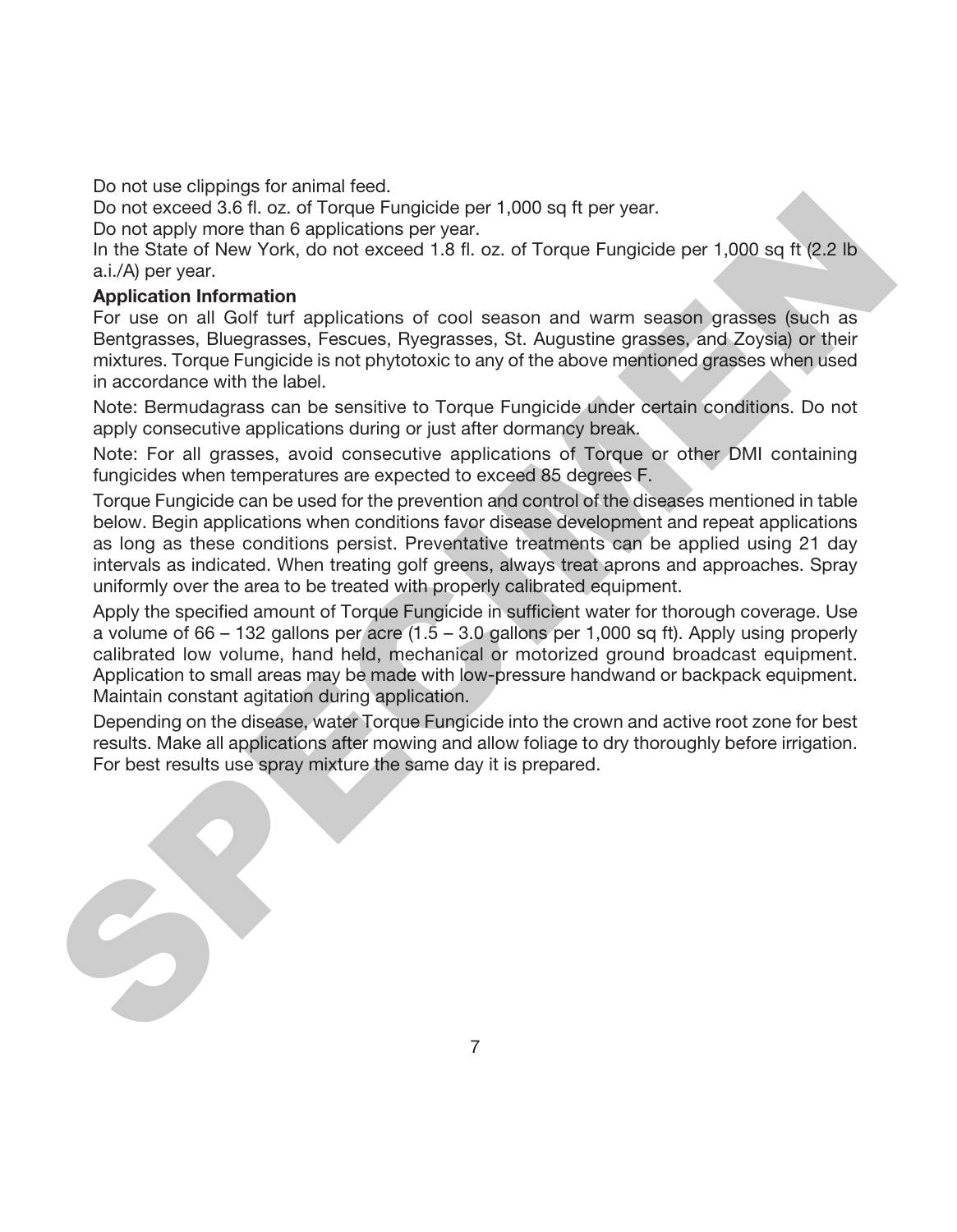## **Golf Course Turf Disease Control**

| <b>DISEASE</b>                                                                                                                                                                                                                                                                                                                           | <b>RATE of</b><br><b>Torque Fungicide</b><br>(fl. oz./1000 Sq Ft) | <b>NOTES and RESTRICTIONS</b>                                                                                                                                                                                                                                                                                                                                                                                                                                                                                                                       |
|------------------------------------------------------------------------------------------------------------------------------------------------------------------------------------------------------------------------------------------------------------------------------------------------------------------------------------------|-------------------------------------------------------------------|-----------------------------------------------------------------------------------------------------------------------------------------------------------------------------------------------------------------------------------------------------------------------------------------------------------------------------------------------------------------------------------------------------------------------------------------------------------------------------------------------------------------------------------------------------|
| <b>Dollar Spot</b><br>(Sclerotinia homoeocarpa)<br>Copper Spot<br>(Gloeocercospora sorghi)<br><b>Powdery Mildew</b><br>(Erysiphe graminis)<br><b>Corticium Red Thread</b><br>(Laetisaria fuciformis)<br><b>Rusts</b><br>(Puccinia spp.)<br><b>Red Thread</b><br>(Laetisaria fuciformis)<br><b>Pink Patch</b><br>(Limonomyces rosipellis) | $0.6 - 1.1$                                                       | For prevention, begin applications when<br>conditions are favorable for disease<br>development using the low to medium<br>rate. For curative treatments, use the<br>medium to high rate. Torque can be tank<br>mixed with Legend™ or Spectro® at<br>labeled rates. Do not make two<br>consecutive applications of Torque<br>Fungicide or other DMI containing<br>fungicides. Alternate with another<br>fungicide with a different mode of action.<br>A second application may be made after<br>21 days.                                             |
| <b>Brown Ring Patch</b><br>(Waitea circinata)                                                                                                                                                                                                                                                                                            | $0.6 - 1.1$                                                       | For prevention, begin applications when<br>conditions are favorable for disease<br>development. Make two applications<br>using the low to medium rate tank mixed<br>with Affirm <sup>®</sup> at labeled rates. Repeat<br>application at 21 day interval.                                                                                                                                                                                                                                                                                            |
| Brown Patch/Rhizoctonia<br>Blight, Large Patch<br>(Rhizoctonia solani)<br>Anthracnose<br><b>Basal and Foliar</b><br>(Colletotrichum cereale)                                                                                                                                                                                             | $0.6 - 1.1$                                                       | For prevention, begin applications when<br>conditions are favorable for disease<br>development using the low to medium<br>rate. For curative treatments, use the<br>medium to high rate. Torque can be tank<br>mixed with Legend <sup>™</sup> , Spectro®, 3336® or<br>Affirm <sup>®</sup> at labeled rates. Do not make two<br>consecutive applications of Torque<br>Fungicide or other DMI containing<br>fungicides. Alternate with<br>another<br>fungicide with a different mode of action.<br>A second application may be made after<br>21 days. |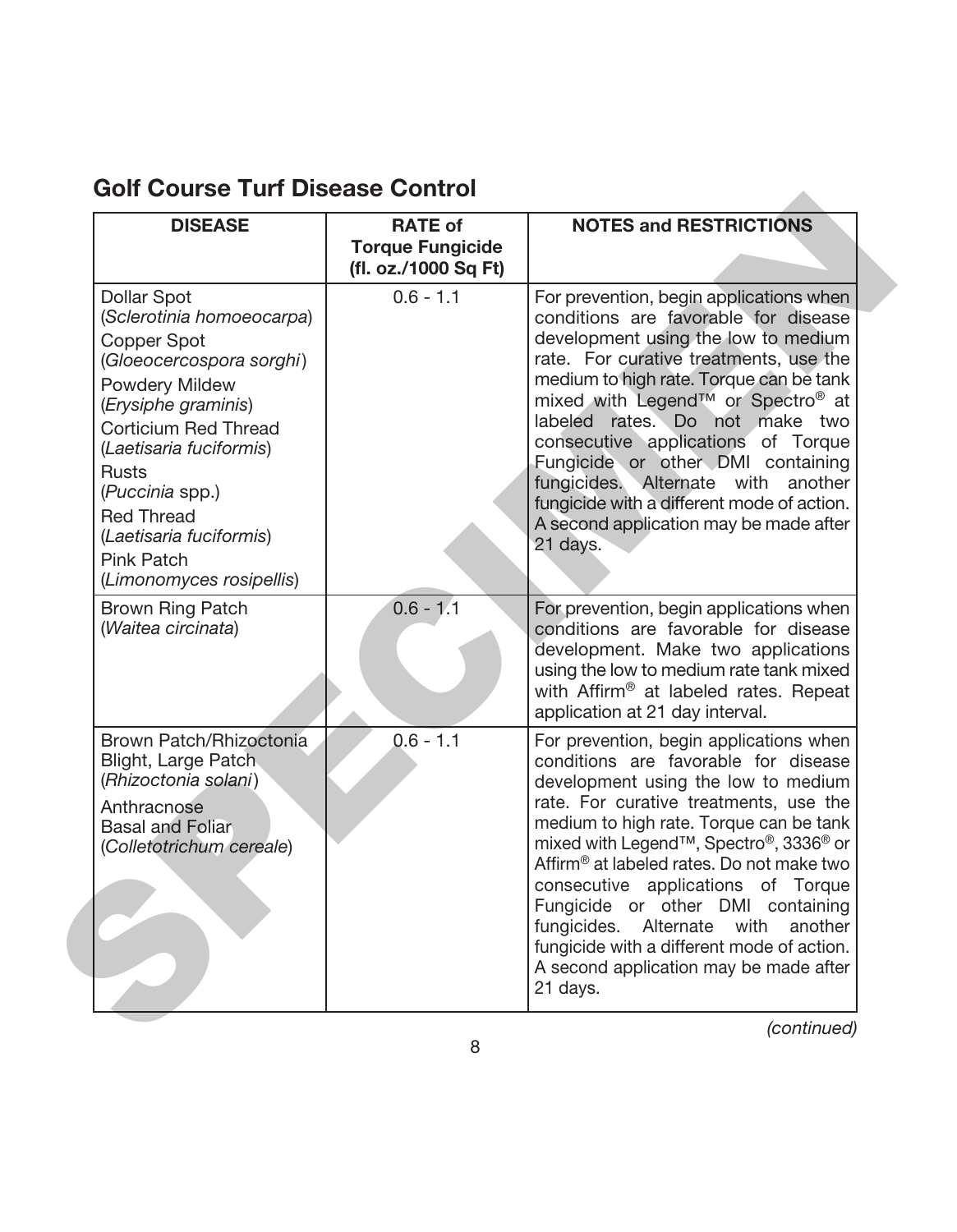| <b>DISEASE</b>                                                     | <b>RATE of</b><br><b>Torque Fungicide</b><br>(fl. oz./1000 Sq Ft) | <b>NOTES and RESTRICTIONS</b>                                                                                                                                                                                                                                                                                                                                                                                                                                                                                                                                                                                                                                                                                      |
|--------------------------------------------------------------------|-------------------------------------------------------------------|--------------------------------------------------------------------------------------------------------------------------------------------------------------------------------------------------------------------------------------------------------------------------------------------------------------------------------------------------------------------------------------------------------------------------------------------------------------------------------------------------------------------------------------------------------------------------------------------------------------------------------------------------------------------------------------------------------------------|
| Bermudagrass decline<br>(Gaeumannomyces<br>graminis var. graminis) | $0.6 - 1.1$                                                       | For prevention, begin applications two or four<br>weeks prior to the historical appearance of<br>disease symptoms. Make two applications at<br>the low to medium rate, 21 days apart or one<br>application at the high rate. Immediately after<br>fungicide is applied, irrigate the area with<br>sufficient water to move the active ingredient<br>down into the crown and root zone of the turf.<br>The amount of water is dependent on the depth<br>of the root zone. Alternate with another fungicide<br>with a different mode of action as needed.<br>Initiate cultural control practices at the same<br>time the fungicide is applied. Refer to your local<br>County Extension Service for this information. |
| <b>Take All Patch</b><br>(Gaeumannomyces<br>graminis var. avenae)  | $0.6 - 1.1$                                                       | For prevention, make two applications at low<br>rate, 21 days apart or one application at high<br>rate in the fall when root zone soil temperatures<br>reach 75° F and again in the spring at 55-60° F<br>root zone soil temperatures. Applications in<br>both fall and spring may be necessary.<br>Immediately after fungicide is applied, irrigate<br>the area with sufficient water to move the active<br>ingredient down into the crown and active root<br>zone of the turf. The amount of water is<br>dependent on the depth of the root zone.                                                                                                                                                                |
| <b>Gray Leaf Spot</b><br>(Pyricularia grisea)                      | $0.6 - 1.1$                                                       | For prevention, begin applications when<br>conditions<br>favorable<br>for<br>disease<br>are<br>development (July-Aug) using the low to<br>medium rate. For curative treatments, use the<br>medium to high rate and tank mix with Legend<br>or Spectro at labeled rates. Do not make two<br>consecutive applications of Torque Fungicide<br>or other DMI containing fungicides. Alternate<br>with another fungicide with a different mode of<br>action, such as 3336. A second application<br>may be made after 21 days.                                                                                                                                                                                            |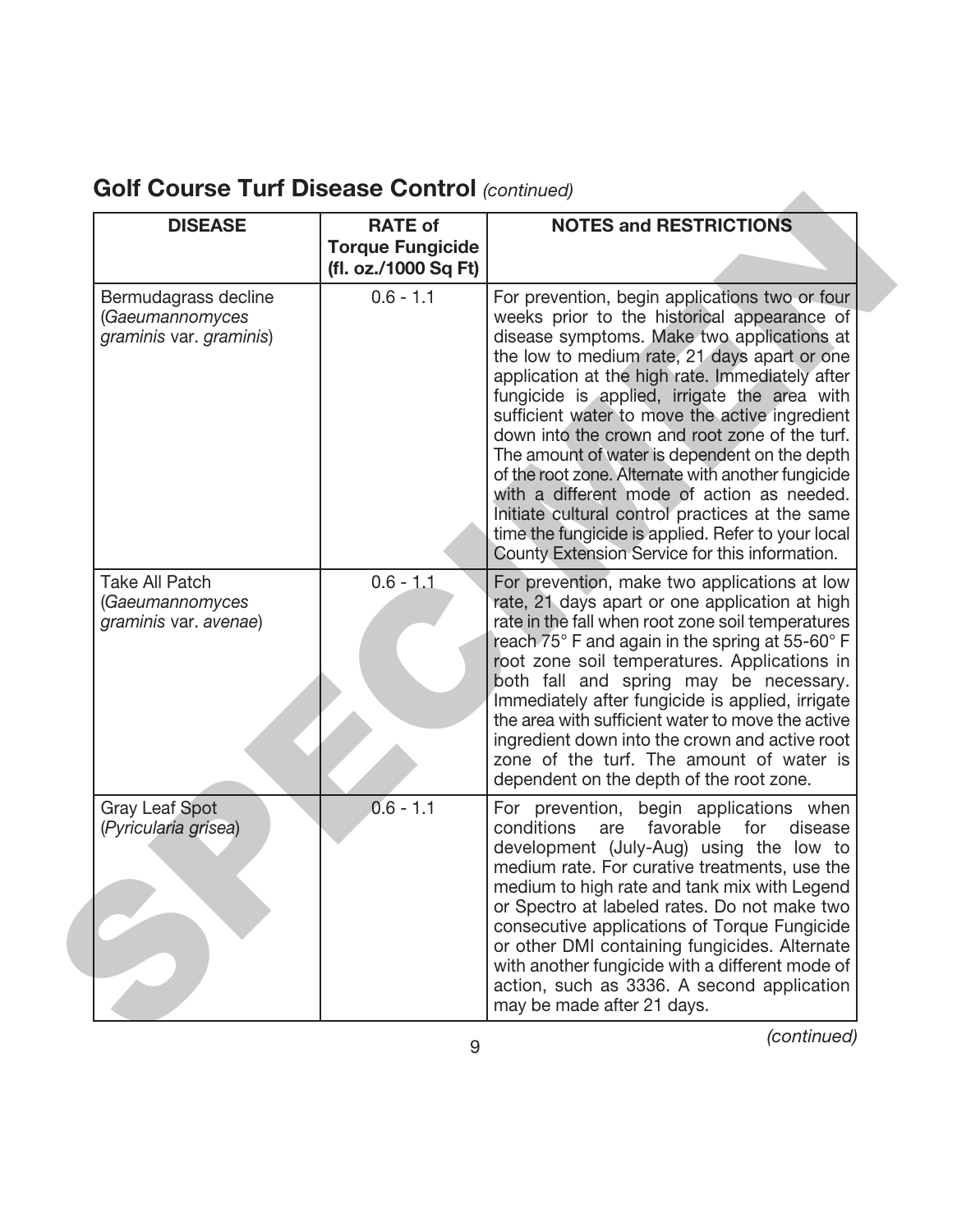| <b>Golf Course Turf Disease Control (continued)</b> |  |  |  |  |
|-----------------------------------------------------|--|--|--|--|
|-----------------------------------------------------|--|--|--|--|

| <b>DISEASE</b>                                                                                                                                                                            | <b>RATE of Torque</b><br><b>Fungicide</b><br>(fl. oz./1000 Sq Ft) | <b>NOTES and RESTRICTIONS</b>                                                                                                                                                                                                                                                                                                                                                                                                                                                                                                                                                                                                                                                                 |
|-------------------------------------------------------------------------------------------------------------------------------------------------------------------------------------------|-------------------------------------------------------------------|-----------------------------------------------------------------------------------------------------------------------------------------------------------------------------------------------------------------------------------------------------------------------------------------------------------------------------------------------------------------------------------------------------------------------------------------------------------------------------------------------------------------------------------------------------------------------------------------------------------------------------------------------------------------------------------------------|
| <b>Stripe Smut</b><br>(Ustilago striiformis)                                                                                                                                              | $0.6 - 1.1$                                                       | Make a single application to historical<br>disease areas in spring as grass growth<br>begins. For curative treatments, use the<br>medium to high rate.                                                                                                                                                                                                                                                                                                                                                                                                                                                                                                                                        |
| <b>Spring Dead Spot</b><br>(Leptosphaeria korrea,<br>L. narmari,<br>Ophiosphaerella<br>herpotricha,<br>Gaeumannomyces<br>graminis)<br><b>Necrotic Ring Spot</b><br>(Leptosphaeria korrea) | $0.6 - 1.1$                                                       | For prevention, make two applications at the<br>low to medium rate, 21 days apart or one<br>application at the high rate in the fall when<br>root zone soil temperatures reach 75° F.<br>Torque can be combined with 3336 at<br>labeled rates. A spring application may be<br>necessary in areas where disease pressure<br>is known to be heavy. Apply using low to<br>medium<br>rate when root zone soil<br>temperature reaches 55-60° F. Immediately<br>after fungicide is applied, irrigate the area<br>with sufficient water to move the active<br>ingredient down into the crown and active<br>root zone of the turf. The amount of water is<br>dependent on the depth of the root zone. |
| <b>Fusarium Patch</b><br>(Fusarium roseum)                                                                                                                                                | $0.6 - 1.1$                                                       | Apply first application in mid-June or 2-4<br>weeks prior to time this blight normally<br>becomes evident.<br>Immediately<br>after<br>fungicide is applied, irrigate the area with<br>sufficient water to move the active ingredient<br>down into the crown and active root zone of<br>the turf. The amount of water is dependent<br>on the depth of the root zone. Alternate with<br>another fungicide with a different mode of<br>action, such as 3336 <sup>®</sup> . A second application<br>may be made after 21 days.                                                                                                                                                                    |
|                                                                                                                                                                                           |                                                                   | (continued)                                                                                                                                                                                                                                                                                                                                                                                                                                                                                                                                                                                                                                                                                   |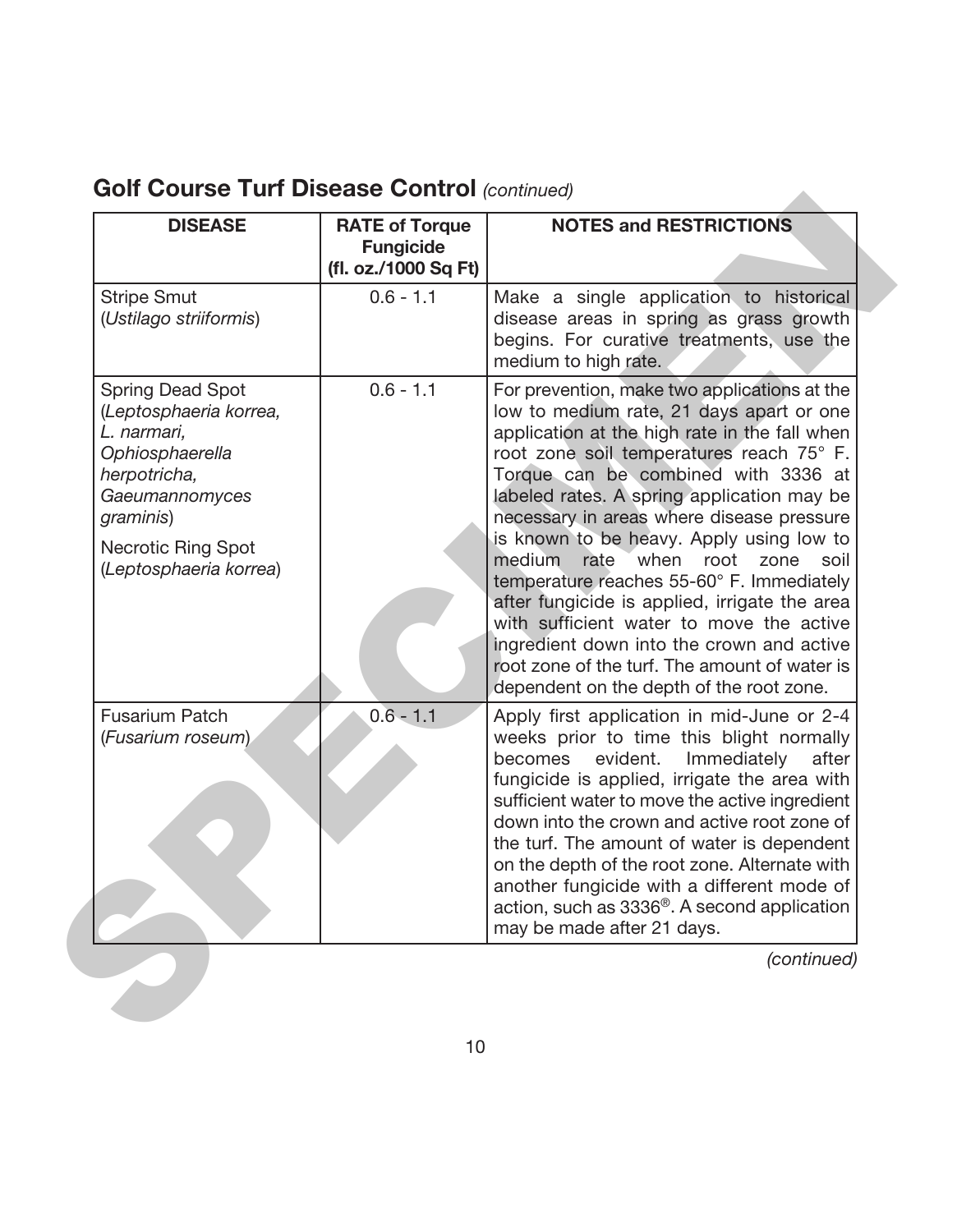| <b>DISEASE</b>                                                 | <b>RATE of Torque</b><br><b>Fungicide</b><br>(fl. oz./1000 Sq Ft) | <b>NOTES and RESTRICTIONS</b>                                                                                                                                                                                                                                                                                                                                                                                                                                                                                                                                                                                                                                                           |
|----------------------------------------------------------------|-------------------------------------------------------------------|-----------------------------------------------------------------------------------------------------------------------------------------------------------------------------------------------------------------------------------------------------------------------------------------------------------------------------------------------------------------------------------------------------------------------------------------------------------------------------------------------------------------------------------------------------------------------------------------------------------------------------------------------------------------------------------------|
| <b>Summer Patch</b><br>(Magnaporthe poae)                      | $0.6 - 1.1$                                                       | For prevention, Apply in the spring when root<br>zone soil temperatures reach 55-60° F. Do not<br>make two consecutive applications of Torque<br>Fungicide or other DMI containing fungicides.<br>Alternate with another fungicide with a<br>different mode of action, such as 3336 <sup>®</sup> . Make<br>additional applications at 21 day intervals. See<br>university recommendations<br>local<br>for<br>additional information. Immediately after<br>fungicide is applied, irrigate the area with<br>sufficient water to move the active ingredient<br>down into the crown and active root zone of<br>the turf. The amount of water is dependent on<br>the depth of the root zone. |
| Zoysia Patch,<br>Large Patch of zoysia<br>(Rhizoctonia solani) | $0.6 - 1.1$                                                       | Make first application in early fall (mid-<br>September to mid-October) prior to<br>development of disease<br>symptoms.<br>Alternate with another fungicide with a<br>different mode of action, such as Affirm <sup>®</sup> .<br>Second and third applications may be made<br>at 21 day intervals. See local university<br>recommendations for additional information.<br>An additional application in early spring may<br>be necessary in areas where disease<br>pressure is known to be heavy.                                                                                                                                                                                        |
|                                                                |                                                                   | (continued)                                                                                                                                                                                                                                                                                                                                                                                                                                                                                                                                                                                                                                                                             |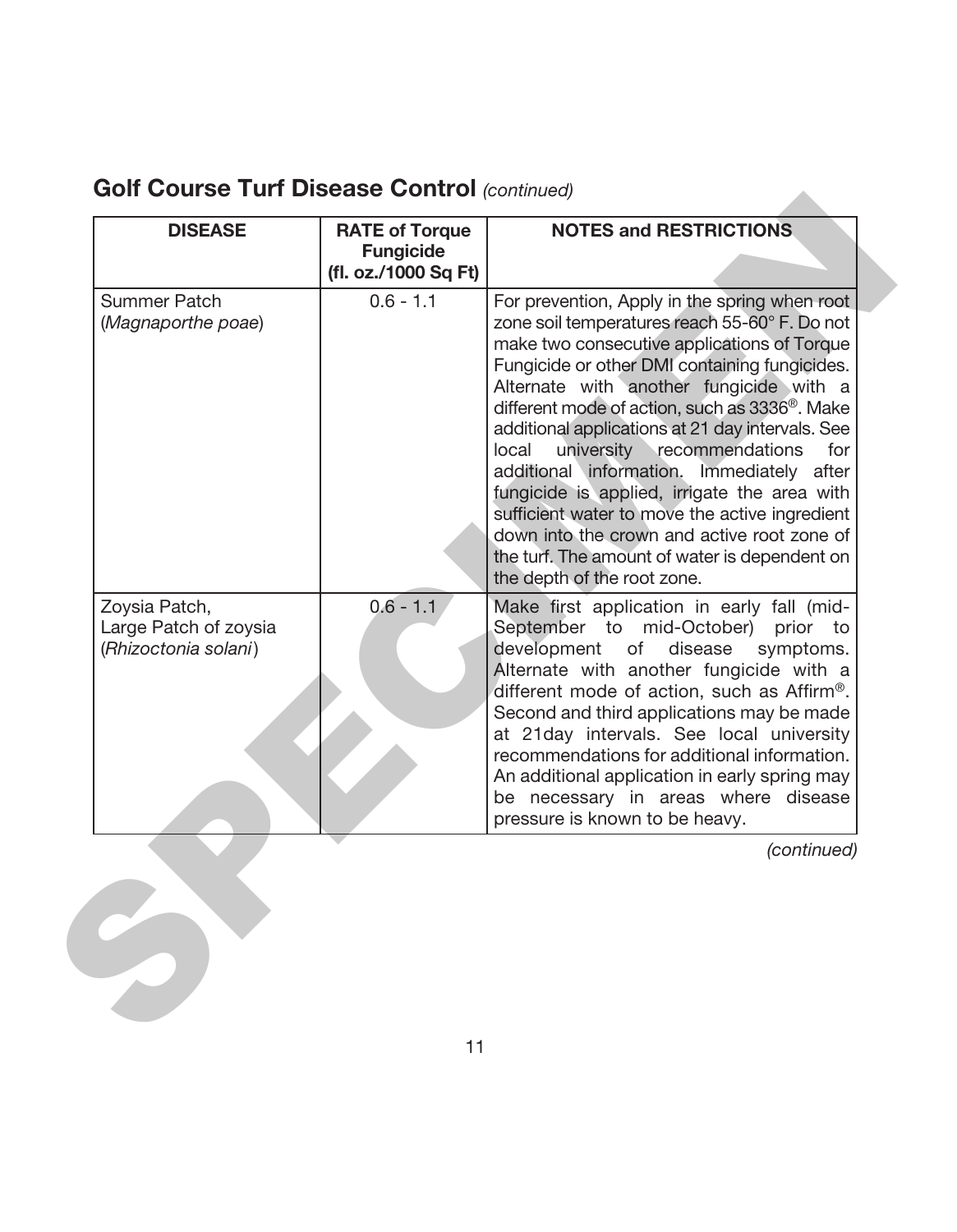| <b>DISEASE</b>                                                                                                                     | <b>RATE of Torque</b><br><b>Fungicide</b><br>(fl. oz./1000 Sq Ft) | <b>NOTES and RESTRICTIONS</b>                                                                                                                                                                                                                                                                                                                                                                                                                                                                                                                                                                                                                                                                                                                                                                                                                                                                                                                                                                                                                             |
|------------------------------------------------------------------------------------------------------------------------------------|-------------------------------------------------------------------|-----------------------------------------------------------------------------------------------------------------------------------------------------------------------------------------------------------------------------------------------------------------------------------------------------------------------------------------------------------------------------------------------------------------------------------------------------------------------------------------------------------------------------------------------------------------------------------------------------------------------------------------------------------------------------------------------------------------------------------------------------------------------------------------------------------------------------------------------------------------------------------------------------------------------------------------------------------------------------------------------------------------------------------------------------------|
| Gray Snow Mold/<br><b>Typhula Blight</b><br>(Typhula incarnate)<br>Pink Snow Mold/<br>Microdochium Patch<br>(Microdochium nivalis) | $0.6 - 1.1$                                                       | Apply in the fall, before anticipated turf<br>dormancy and before first snow cover. If turf<br>breaks dormancy during winter months a<br>second application may be made. Do not<br>apply over snow cover, or when turf is<br>dormant. It is recommended that Torque<br>Fungicide be tank-mixed with other registered<br>snow mold products, such as 26/36 <sup>®</sup> , 3336 <sup>®</sup> ,<br>Affirm <sup>®</sup> , Spectro <sup>™</sup> or Legend™, for best<br>season long results.                                                                                                                                                                                                                                                                                                                                                                                                                                                                                                                                                                   |
| <b>Fairy Ring</b><br>Chlorophyllum (Lepiota),<br>Lycoperdon, Marasmius                                                             | $0.6 - 1.1$                                                       | For prevention in Cool season turf, make two<br>applications at the low-medium rate in the<br>spring when root zone soil temperatures<br>reach 55-60° F. Make a second application<br>using a 21 day interval. Immediately after<br>fungicide is applied, irrigate the area with<br>sufficient water to move the active ingredient<br>down into the crown and active root zone of<br>the turf. The amount of water is dependent<br>on the depth of the root zone. Do not use a<br>wetting agent unless hydrophobic soil<br>conditions exist. For curative treatment, use<br>the medium to high rate. For Warm season<br>turf breaking dormancy. Do not make two<br>consecutive<br>applications<br>of<br>Torque<br>other DMI<br>Fungicide<br>or<br>containing<br>fungicides. Alternate with another fungicide<br>with a different mode of action, such as<br>Affirm <sup>®</sup> , Heritage or Prostar. For hydrophobic<br>areas, Use an appropriate wetting agent to<br>effectively penetrate the hydrophobic zone<br>commonly created with this disease. |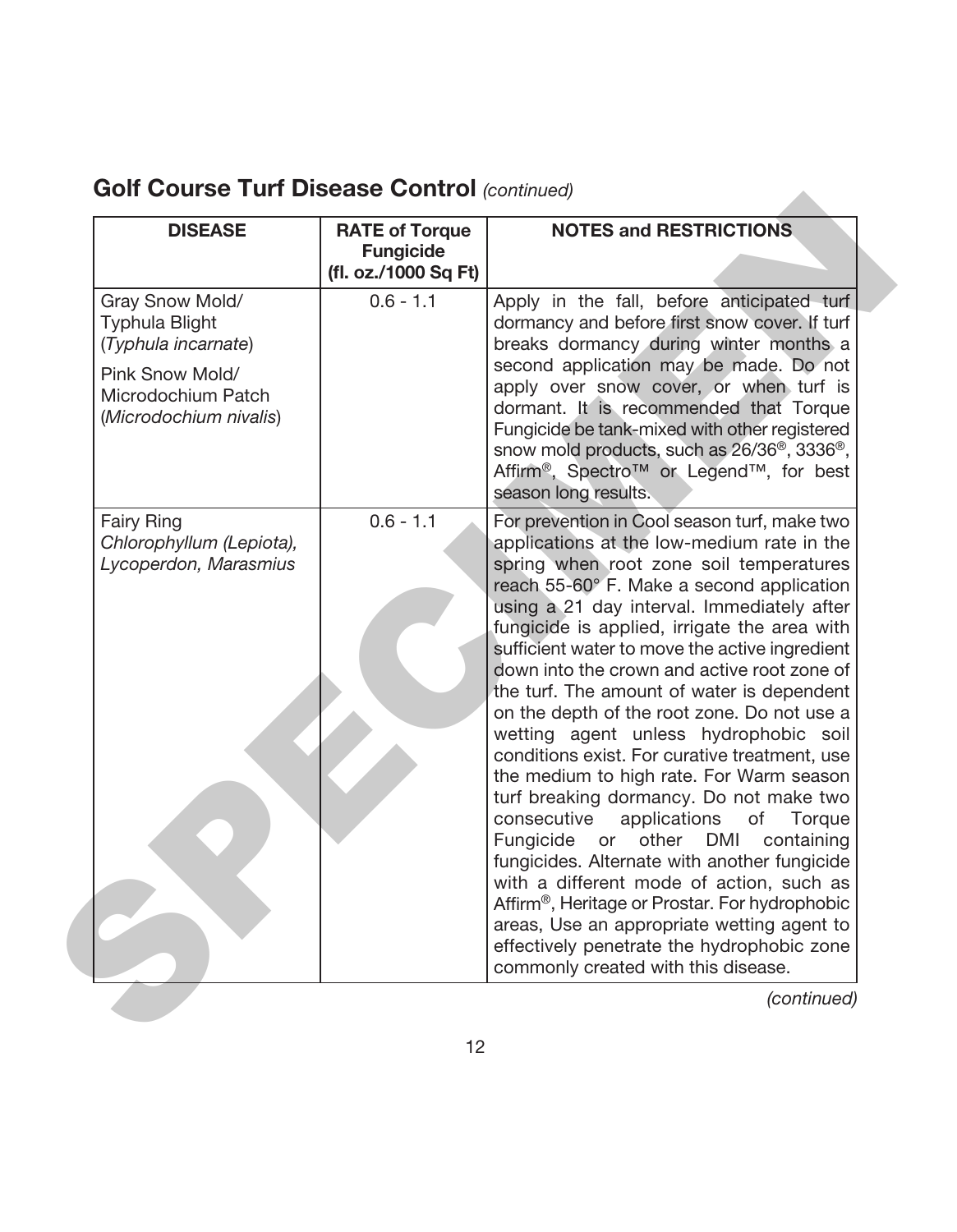**NOTE:** Apply the specified amount of Torque Fungicide in 1.0 to 3.0 gallons of water per 1000 sq. ft. Make all applications after mowing and allow foliage to dry thoroughly before irrigation. Do not use clippings for animal feed. Do not exceed 3.6 fl. oz. of Torque Fungicide per 1000 sq. ft. per year. Do not exceed 6 applications per year.

### **DISEASE CONTROL IN FIELD, NURSERY AND CONTAINER ORNAMENTALS AND COMMERCIAL and RESIDENTIAL LANDSCAPES**

#### **ORNAMENTAL USE RESTRICTIONS AND PRECAUTIONS**

For use on ornamental plants only; not for woodlands or forest management.

Not for homeowner use.

Do not apply more than 10 fl. oz. per acre in a single application.

Do not apply more than 0.31 gallons (40 fl. oz.) of this product (equal to 1.13 lbs. of Tebuconazole) per acre per year.

Do not make more than 4 applications per year at highest rate.

Do not apply to bearing fruit trees or vegetables

#### **Application Information**

Torque Fungicide can be used in a preventative and curative disease control program for the listed plant types and disease in the table below. Optimum disease management is obtained when Torque Fungicide is used in conjunction with sound disease management practices.

Apply material with properly calibrated hand held, mechanical or motorized spray equipment. Begin applications when disease first appears and repeat at 14-21 day intervals during the growing season. Use the shortest interval when conditions are unusually favorable for the development of disease. For hand held, mechanical, or motorized applications, mix as directed below and apply as a full coverage spray to drip for the prevention and control of the diseases listed below. Choose a finished spray volume appropriate for the size of the plants and amount of foliage, which will provide thorough coverage throughout the canopy. Allow sprays to dry before overhead irrigation is applied. **CONFIGURE Total and CONFIGURE CONFIGURE CONFIGURE (SQUARE)**<br>
NOTE Apply the specified amount of Torque Fungicide in 1.0 to 3.0 gallons of water per 1000<br>
sq. ft. Make all applications after moving and allow to liago to do

Apply Torque Fungicide at rates of 4-10 fl oz per acre in 100 gallons of water. Spray volume may range from 50 up to 300 gallons of finished spray per acre depending upon equipment, plant species and plant growth stage at time of application.

**Note:** The "Directions for Use" of this product reflect the cumulative inputs from both historical field use and product testing programs. However, it is impossible to test this product on all species and cultivars. A preliminary trial is suggested on a small scale before a full treatment is applied to any plant type not shown on this label but found in a similar use site with a listed disease problem. Wait 5-7 days after treatment to evaluate results. This product is not recommended for use on African Violets, Begonias, Boston Fern, and Geraniums.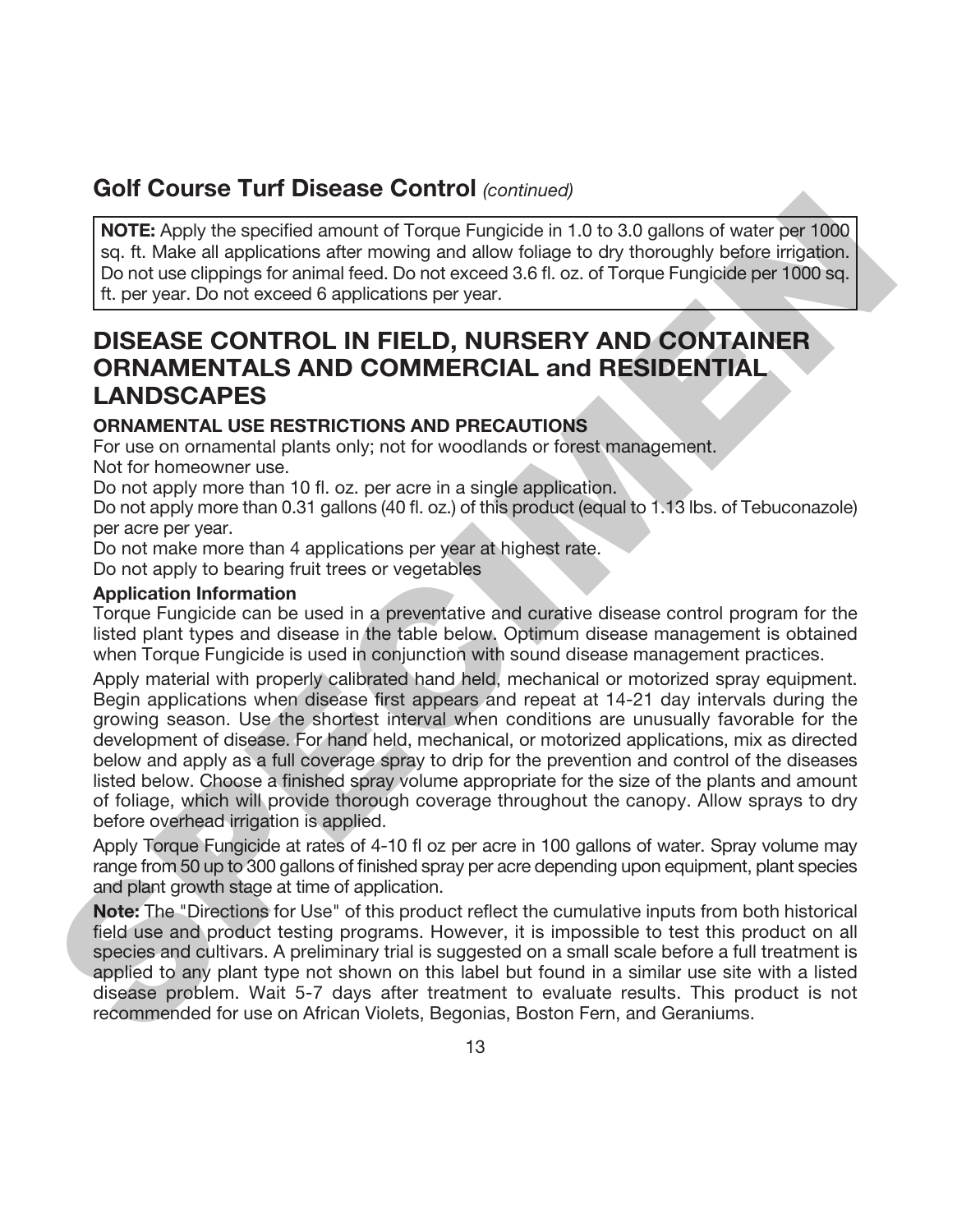### **Ornamentals Disease Control**

| <b>PLANTS</b>                                                                                             | <b>DISEASE</b>                                                                                                           | <b>APPLICATION</b>                                                                                                                   |                                                                                                    |
|-----------------------------------------------------------------------------------------------------------|--------------------------------------------------------------------------------------------------------------------------|--------------------------------------------------------------------------------------------------------------------------------------|----------------------------------------------------------------------------------------------------|
|                                                                                                           |                                                                                                                          | <b>To Prevent Diseases</b>                                                                                                           | <b>To Treat Existing</b><br><b>Disease</b>                                                         |
| Roses                                                                                                     | <b>Black Spot</b><br>Powdery Mildew<br>Rust                                                                              | Apply every 14-21 days<br>during the growing<br>season, starting when<br>leaves first appear.                                        | Apply every 14 days for a<br>total of 3 applications<br>beginning at the first sign<br>of disease. |
| <b>Flowers</b>                                                                                            | Leaf Spot<br>Powdery Mildew<br>Rust<br>Southern Blight                                                                   | Apply at least 3 times per<br>year, 14-21 days apart,<br>beginning with Spring bud<br>break. Rotation or Tank<br>mixing with barrier |                                                                                                    |
| Crabapples<br>(Ornamental),<br>Dogwoods and<br>Other Landscape<br>(Ornamental)<br><b>Trees</b>            | Anthracnose<br>Leaf Spot<br><b>Powdery Mildew</b><br>Rust<br>Scab                                                        | protectant fungicides is<br>recommended for<br>resistance management.                                                                |                                                                                                    |
| Azaleas,<br>Camellias,<br><b>Rhododendrons</b><br>and<br>Other Landscape<br>(Ornamental)<br><b>Shrubs</b> | Anthracnose<br><b>Black Spot</b><br>Leaf Spot<br><b>Petal Blight</b><br>Powdery Mildew<br><b>Rust</b><br>Southern Blight | Petal Blight - Apply $2 - 3$<br>times per week into the<br>flowers as they open and<br>develop color.                                |                                                                                                    |
| <b>Ground Covers</b><br>and Vines                                                                         |                                                                                                                          |                                                                                                                                      |                                                                                                    |
|                                                                                                           |                                                                                                                          | <b>HOW MUCH TO USE FOR SMALL PLANTINGS:</b><br><b>ADD 1 TEASPOON TO 2.5 GALLONS OF WATER.</b>                                        |                                                                                                    |

#### **Pump Style Sprayers**

- 1. Add the appropriate amounts of concentrate and water to the sprayer tank.
- 2. Close the sprayer, shake well and pressurize.
- 3. Adjust nozzle to a coarse spray pattern and apply.
- 4. Occasionally re-pressurize the sprayer if needed to maintain a good spray pattern.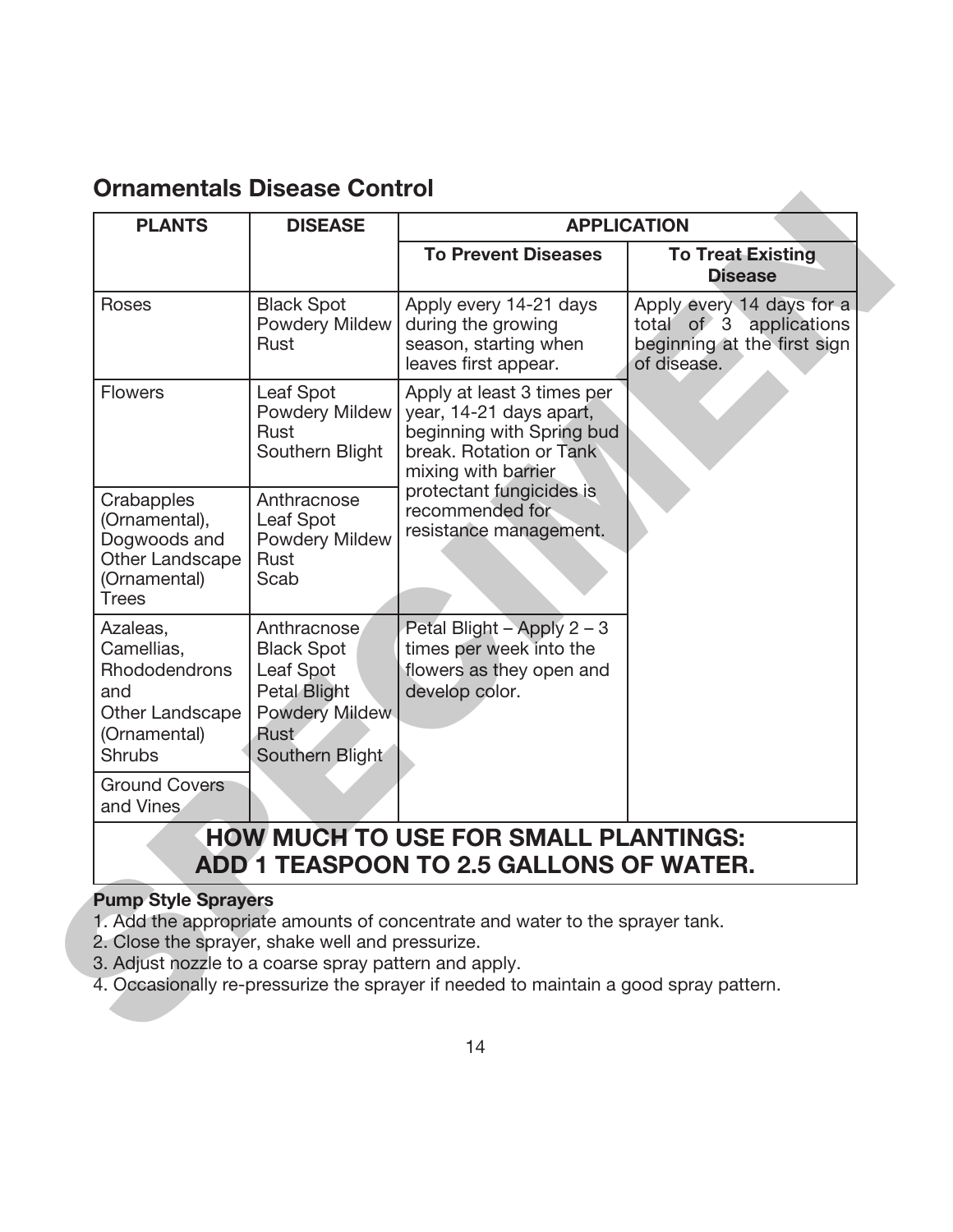# **STORAGE AND DISPOSAL**

Do not contaminate water, food, or feed by storage and disposal.

**Pesticide Storage:** Store in a cool, dry place and in such a manner as to prevent crosscontamination with other pesticides, fertilizers, food and feed. Store in original container and out of the reach of children, preferably in a locked storage area.

Handle and open container in a manner as to prevent spillage. If container is leaking, invert to prevent leakage. If the container is leaking or material is applied for any reason or cause, carefully dam up spilled material to prevent runoff. Refer to Precautionary Statements on label for hazards associated with the handling of this material. Do not walk through spilled material. Absorb spilled material with absorbing type compounds and dispose of as directed for pesticides below. In spill or leak incidents, keep unauthorized people away. You may contact CHEMTREC for decontamination procedures or any other assistance that may be necessary. The number is 1-800-424-9300. Do not contaminate water, **SYIOHRAGE AND DISPPOSSAL.**<br>
Do not contaminate water, food, or feed by storage and disposal.<br> **Peaticide Storage:** Store in a cool, dry place and in such a mamner as to prevent cross-<br>
contaminat

**Pesticide Disposal:** Pesticide spray mixture or rinsate that can not be used or chemically reprocessed should be disposed of in a landfill approved for pesticides. Improper disposal of excess pesticide spray mixture or rinsate is a violation of Federal law. If these wastes can not be disposed of by the use according to label instructions, contact your State Pesticide or Environmental Control Agency or the Hazardous Waste representative at the nearest EPA Regional Office for guidance.

**Container Disposal: Non refillable container.** Do not use or refill this container. Triple rinse or pressure rinse container (or equivalent) promptly after emptying.

**Triple rinse as follows:** Empty the remaining contents into application equipment or a mix tank and drain for 10 seconds after the flow begins to drip. Fill the container 1/4 full with water and recap. Shake for 10 seconds. Pour rinsate into application equipment or a mix tank for later use or disposal. Drain for 10 seconds after flow begins to drip. Repeat this procedure two more times.

**Pressure rinse as follows:** Empty the remaining contents into application equipment or a mix tank and drain for 10 seconds after the flow begins to drip. Hold container upside down over application equipment or mix tank and collect the rinsate for later use or disposal. Insert pressure rinsing nozzle in the side of the container, and rinse at about 40 psi for at least 30 seconds. Drain for 10 seconds after the flow begins to drip.

Offer for recycling, if available. If not recycled, then puncture and dispose of in a sanitary landfill or incineration, or, if allowed by State and local authorities, by burning. If burned, stay out of smoke.